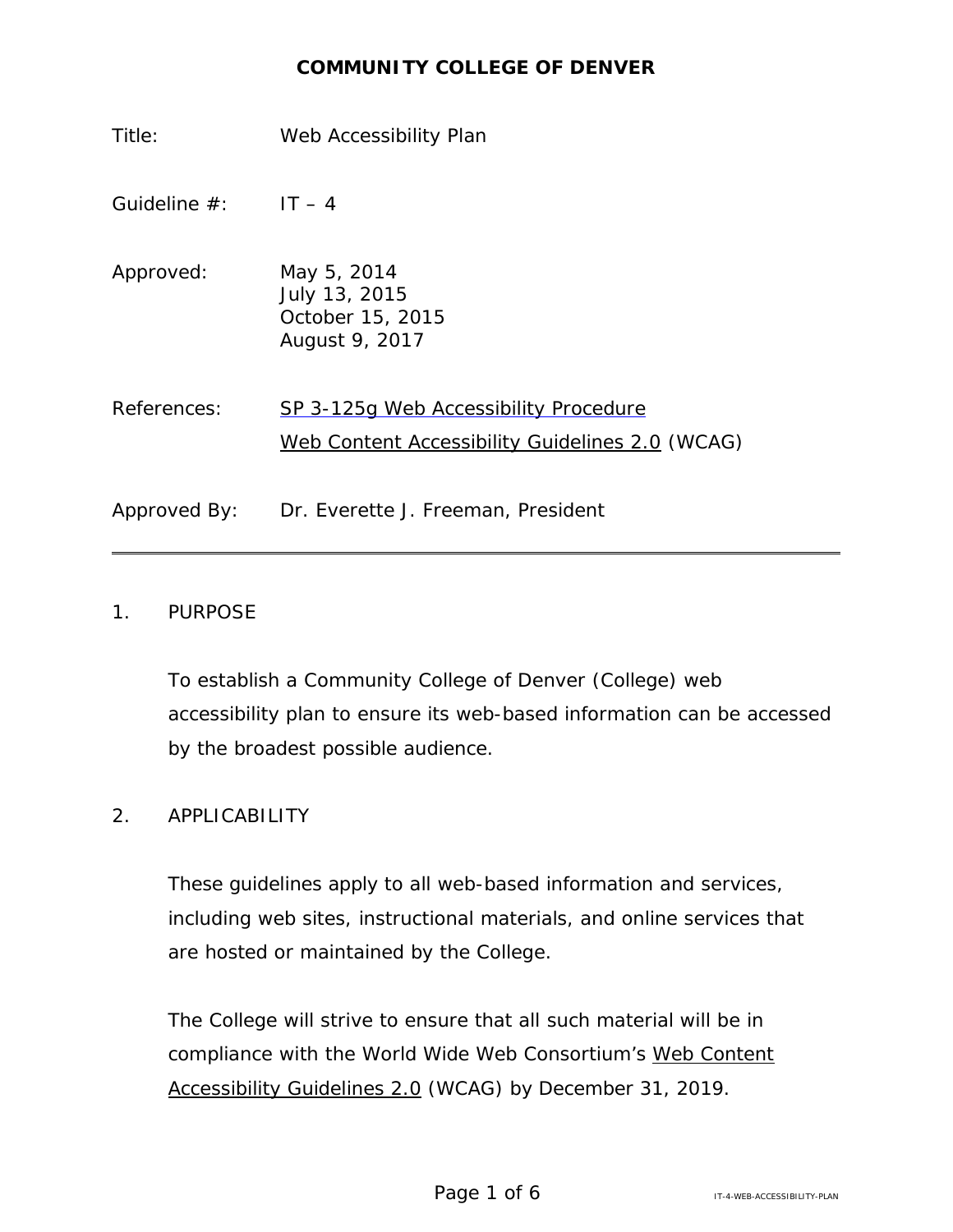## 3. DEFINITION

- a. Legacy Materials Materials produced or used by the College prior to January 1, 2015.
- b. UD Universal design, the principle that materials should be accessible for all people regardless of ability (faculty, staff, students, prospective students, and the public).
- c. WCAG World Wide Web Consortium Web Content [Accessibility](http://www.w3.org/TR/WCAG20/) [Guidelines](http://www.w3.org/TR/WCAG20/) 2.0, which established recommendations for making web-based content more accessible to a wider range of people with disabilities, including blindness and low vision, deafness and hearing loss, learning disabilities, cognitive limitations, limited movement, speech disabilities, photosensitivity and combinations of these.
- d. Web Based Information Includes the College's external and internal web sites, learning management system, any College endorsed social media systems or online third party services, and all materials imported to these systems (documents, videos, publisher materials).

# 4. GUIDELINES

- a. By December 31, 2019 all web-based information created or used by the College will meet the following guidelines:
	- i. Will be perceivable. Information and user components will be presented in ways the user can perceive. Some examples include:
		- 1. Text alternatives will be used for non-text content.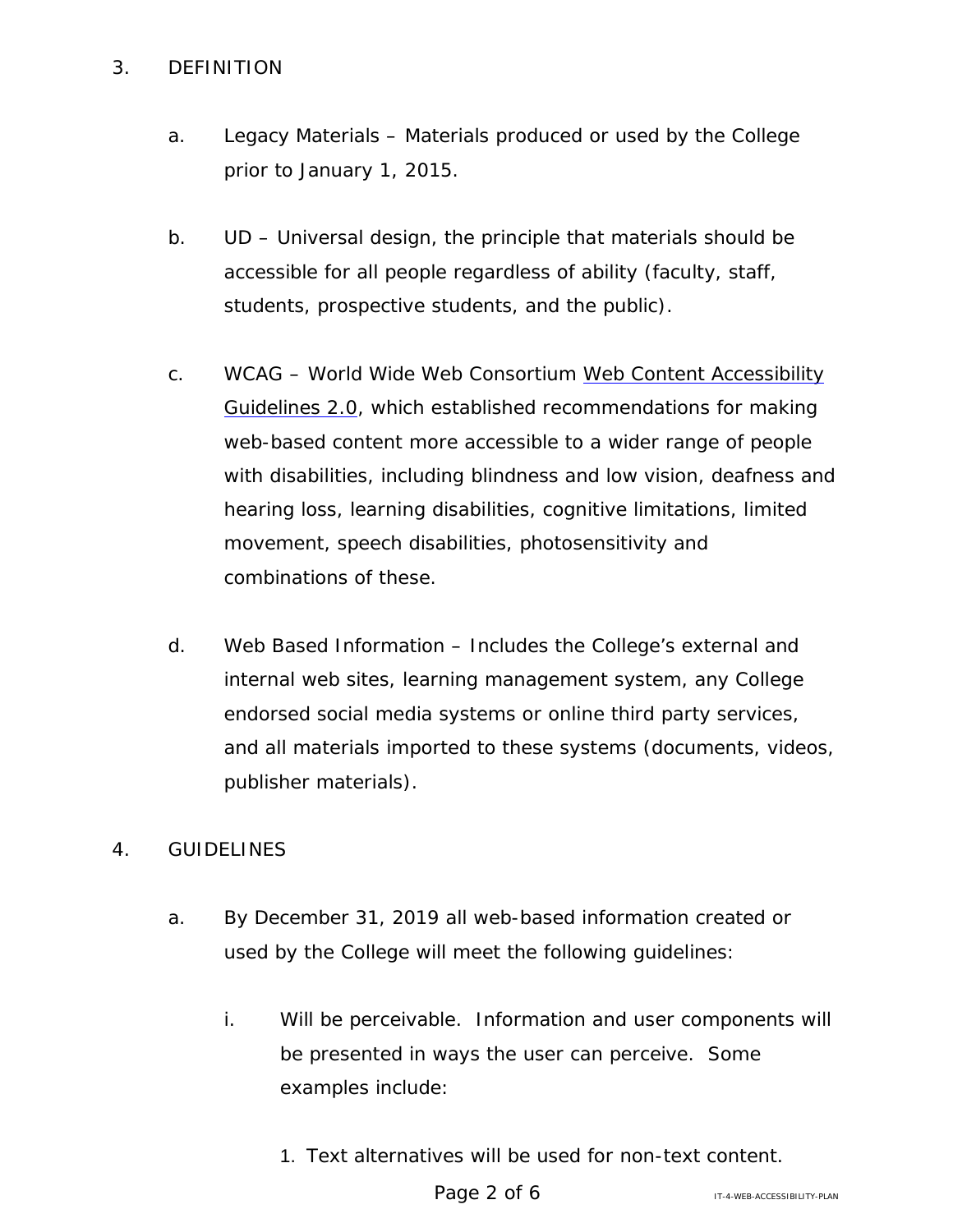- 2. Captioning or other alternatives will be used for multimedia.
- 3. Content will have the ability to be presented using assistive technology.
- ii. Will be operable. Components and navigation will be operable using different technologies. Some examples include
	- 1 Keyboard only navigation.
	- 2 Timed materials will have the ability to be untimed.
	- 3 Materials will be produced so that they do not cause seizures.
- iii. Will be understandable. Some examples include:
	- 1. Ensuring that materials appear and operate in predictable ways.
	- 2. There is a system in place to identify input errors and correct them.
- iv. Will be robust. The material will be maximized to allow compatibility with assistive technologies.
- b. In order to meet the guidelines outlined in WCAG, and described above, the following steps will be taken.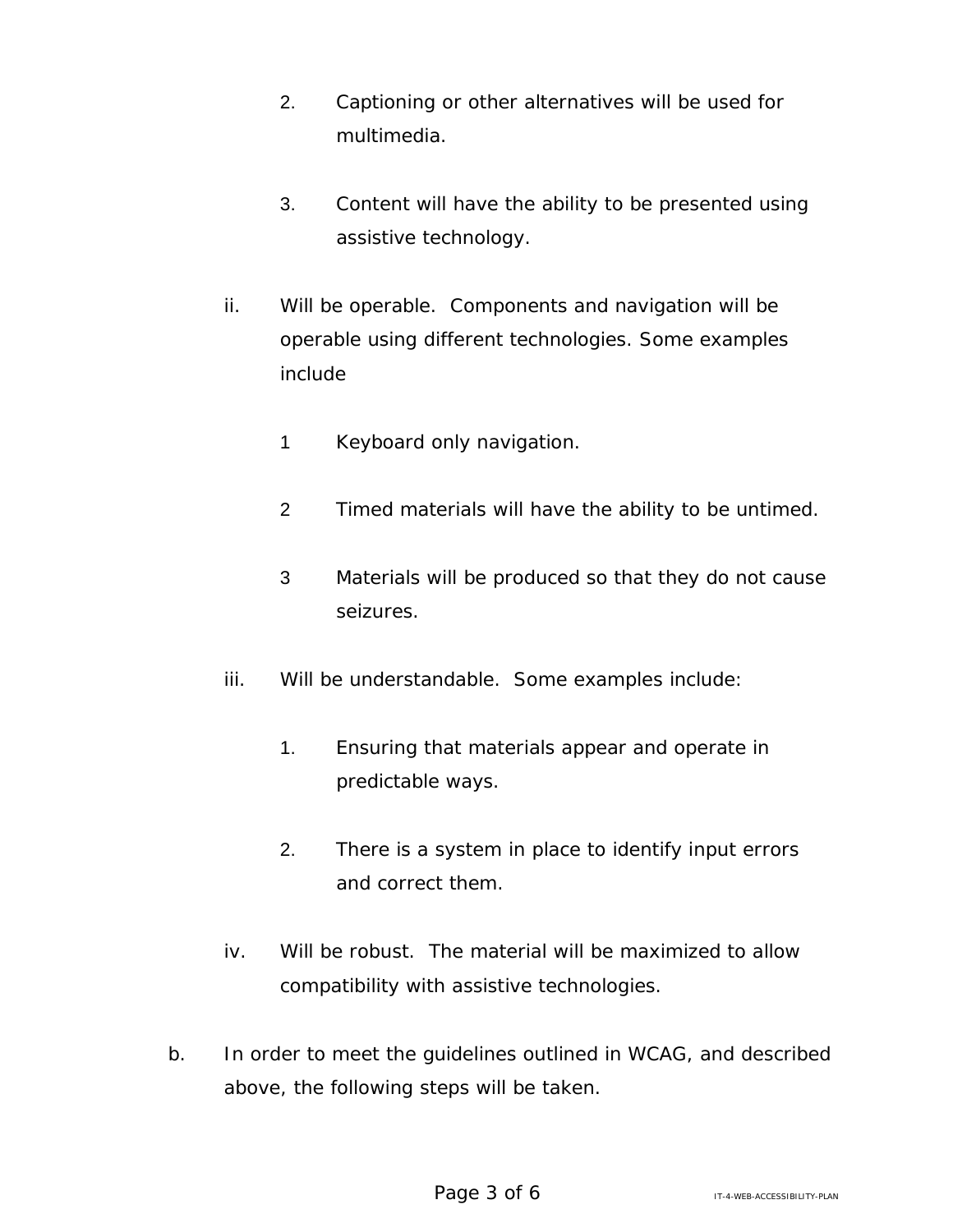- i. Third Party Materials. All producers of third party materials (including publisher materials) will be contacted and asked to fill out the CCD IT Accessibility Survey for Providers. The survey will be evaluated and used to determine whether or not the material can be used at CCD. At a minimum, all third party materials must be working in good faith toward WCAG 2 AA compliance, as per SP 3-125g. All legacy materials will be identified and surveyed by December 31, 2016. All new materials will be surveyed prior to purchase.
- ii. Multimedia Materials. The Teaching Learning Center (TLC) will provide training every semester to faculty and staff on how to create and use compliant multimedia materials. The College will provide storage and captioning resources for these materials. Centers and departments will develop plans to have relevant faculty and staff trained on the creating and use of compliant multimedia materials.
- iii. Alternative Text. All web programs used by the College, including our external and internal web sites and our learning management system, will have alternative text available. TLC will provide training to faculty and staff every semester in its use. Centers and departments will develop plans to have relevant faculty and staff trained on the creating and use of compliant multimedia materials.
- iv. Web Site Review. Accessibility Center staff and the Web Support and Content Specialist will conduct an annual review of the College's external and internal web site. The review will be done no later than December 1 of each year. The learning management system employed by the College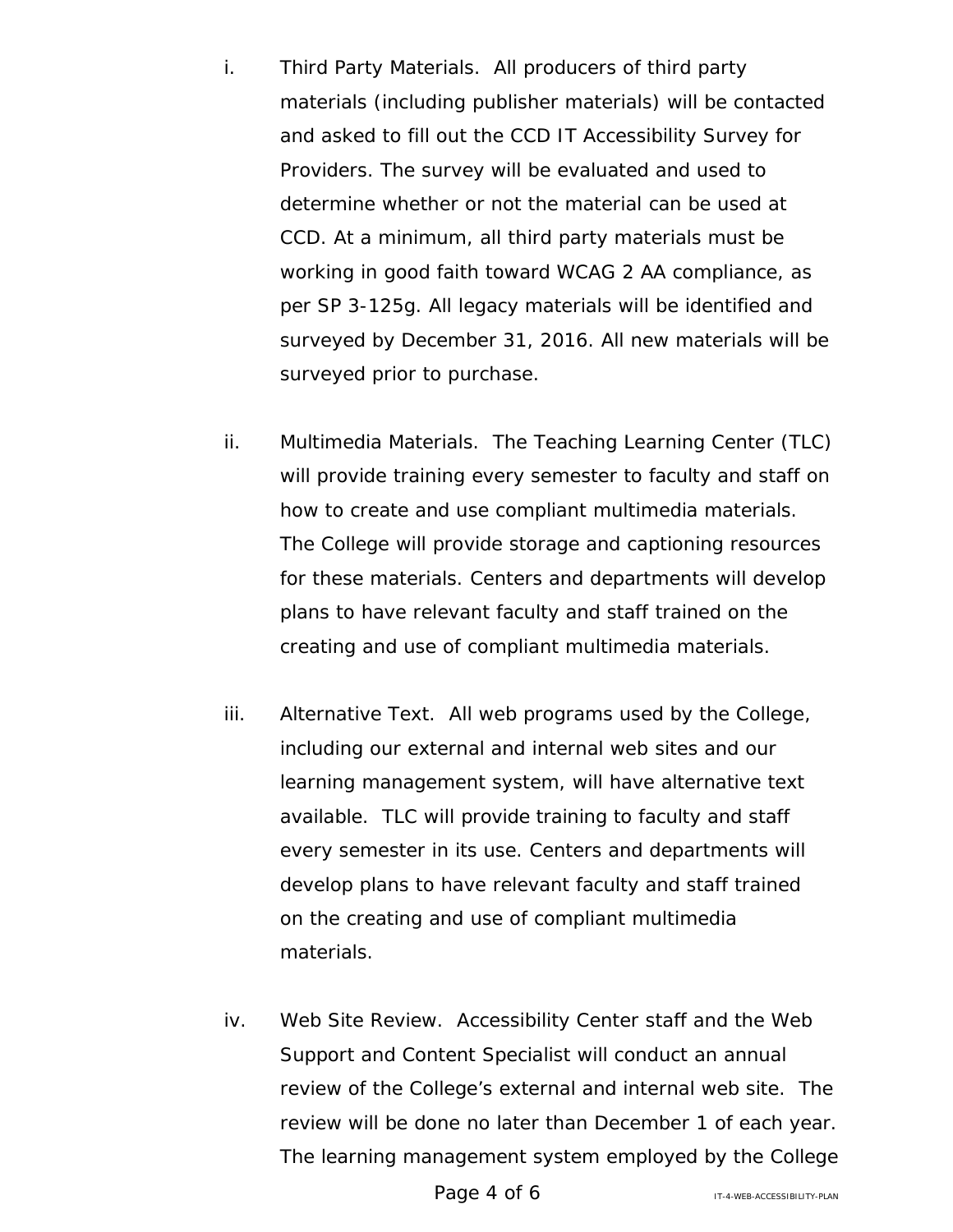will be rated for compliance. A report will be given to the TLC, IT, WCAG Gaps Analysis Committee, Student Conduct, and President's Cabinet along with recommendations for improvements no later than January 15 of the following year.

- v. Documents. TLC will provide training every semester to faculty and staff on how to create and use compliant materials. Additionally, TLC, in partnership with the Accessibility Center, will provide templates of commonly used documents that are WCAG compliant. Centers and departments will develop plans to train relevant faculty and staff to develop WCAG compliant documents.
- vi. Vendor Agreements. Any online service or program that will be potentially used by the College will be reviewed, prior to purchase, to ensure compliance with the WCAG guidelines, unless extraordinary circumstances exist. These circumstances will be approved by the System Office prior to purchase. This section does not apply to vendor agreements in effect prior to January 1, 2015.
- vii. If any application or program cannot be made to meet WCAG compliance, the College will make a written exemption request to the Colorado Community College System's Legal Counsel.
- viii. The College will market the Care Report function of Maxient to students and staff as an Accessibility Hotline. This will not interfere with any other functions of Maxient. If any student or staff member has an accessibility issue that is not being addressed by the College, they can log their complaint through this function. The College's